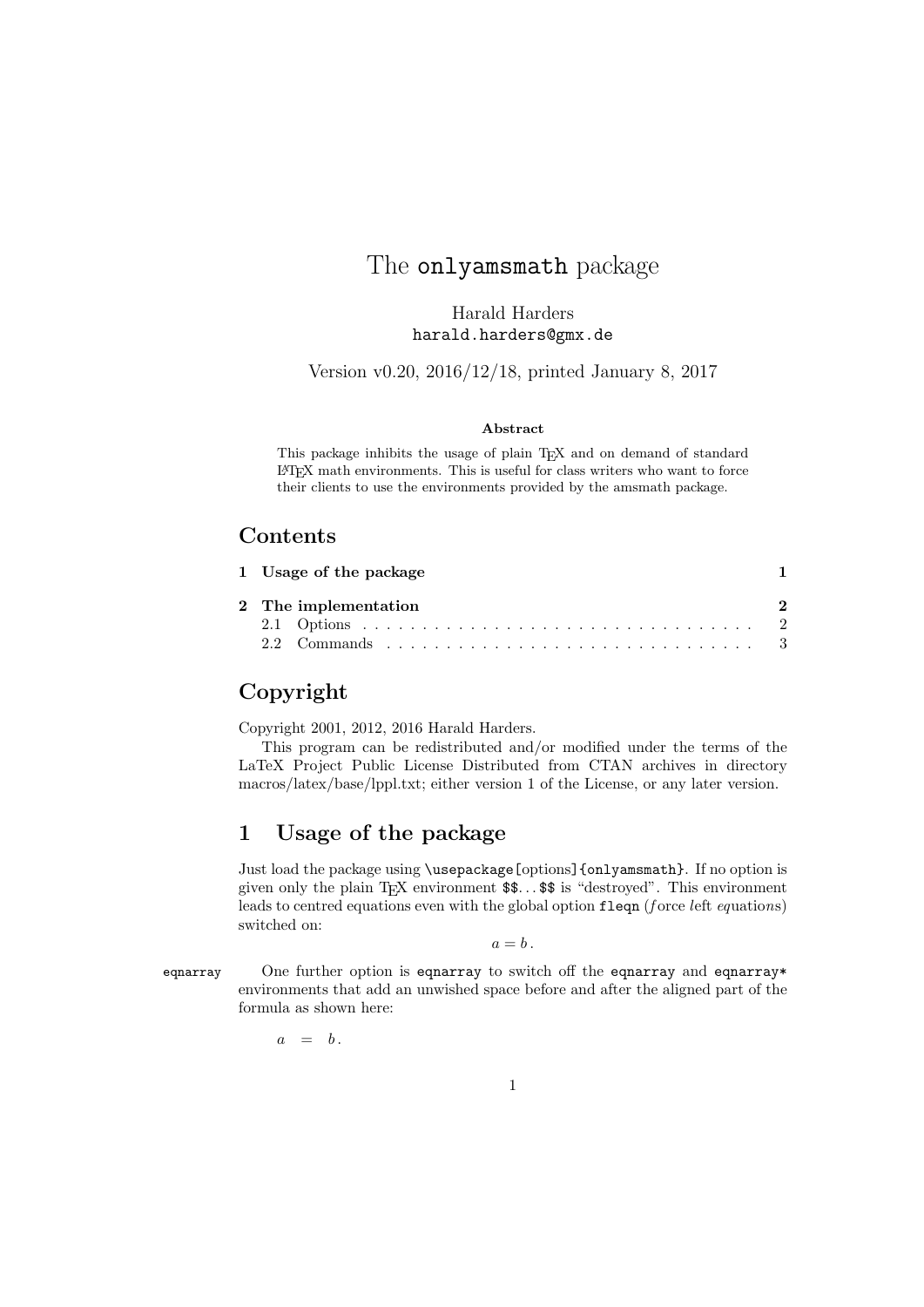A better result is achieved using the align environment provided by amsmath.sty:

 $a = b$ .

all The most brutal option is all that inhibits the writer to use any of the TEX and LATEX math environments for non-inlined equations I know  $(\$\$ math>. \ equarray\*, displaymath. The inlined mathematical modes  $(\mathcal{F} \dots \mathcal{F})$  still work.

Then instead use the environments provided by amsmath.sty: equation, align, gather, flalign, multiline, alignat, and split. All environments except split have a starred variant. See the User's Guide of the amsmath package for further details [1].

error There are two more options that control the behaviour of the package if you still use one of the "forbidden" environments. If using error which is the default LATEX generates an error message that reminds you to use the environments of the amsmath package.

warning If using warning IAT<sub>E</sub>X only produces warnings and proceeds.

nodollardollar If nodollardollar is used, the \$ catcode is not changed. This way, the plain TEX \$\$ macro can still be used. This option helps to avoid issues with recent versions of TikZ/PGF but might have other side effects.

## Acknowledgement

David Kastrup (David.Kastrup@t-online.de) has written the part handling \$\$. I just have changed the call of the command producing the error message. Since I do not understand his code please don't ask me things regarding it.

Reinhard Kotucha has reported the problem with recent TikZ/PGF and also identified that changing the \$ catcode caused the issues. The class option nodollardollar has been introduced to resolve this incompatibility.

## 2 The implementation

Package header:

- 1 (package)\ProvidesPackage{onlyamsmath}
- 2 (version)\ProvidesFile{onlyamsmath-v.tex}

3 (package, version) [2016/12/18 v0.20 Destroy the standard math environments] Load amsmath package:

4 \RequirePackage{amsmath}

### 2.1 Options

All options set a boolean variable which is named simular to the option name. Define the eqnarray option:

5 \newif\ifonlyams@eqnarray

```
6 \DeclareOption{eqnarray}{\onlyams@eqnarraytrue}
```
2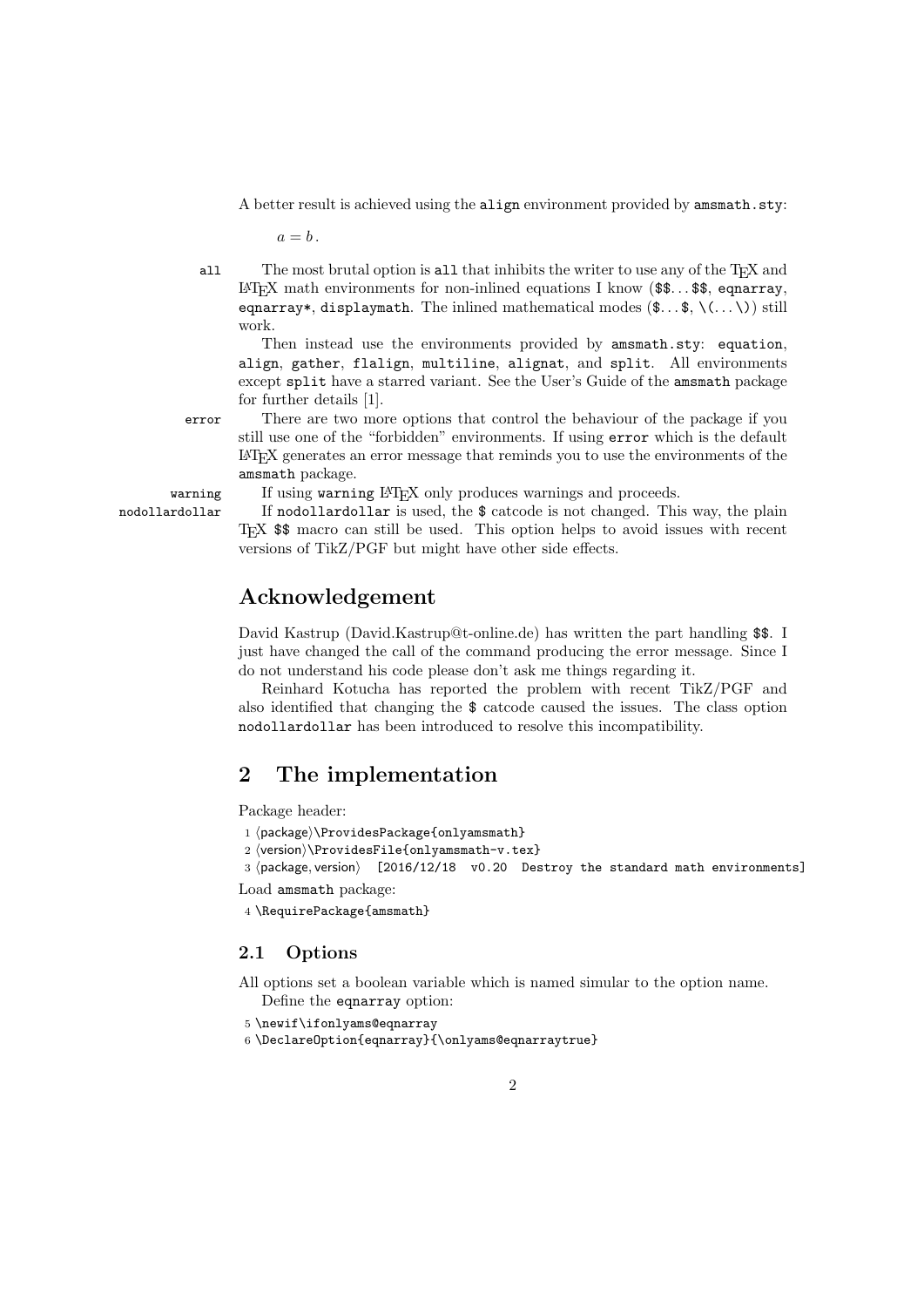Define the all option:

 \newif\ifonlyams@all \DeclareOption{all}{ \onlyams@alltrue \onlyams@eqnarraytrue } Define the error and warning options: \newif\ifonlyams@error \onlyams@errortrue \DeclareOption{error}{\onlyams@errortrue} 15\DeclareOption{warning}{\onlyams@errorfalse} Define the nodollardollar option: \newif\ifonlyams@nodollardollar \DeclareOption{nodollardollar}{\onlyams@nodollardollartrue} Set the default options: \ExecuteOptions{error} Process the options:

\ProcessOptions\relax

## 2.2 Commands

\onlyams@error Define a command that produces the error resp. warning messages. The argument specifies the name of the environment that produced the message.

|                 | 20 \newcommand{\onlyams@error}[1]{%                                 |
|-----------------|---------------------------------------------------------------------|
| 21              | \ifonlyams@error                                                    |
| 22              | \PackageError{onlyamsmath}{Environment #1 used}{Please use only the |
| 23              | environments provided by the amsmath package. }%                    |
| 24              | \else                                                               |
| 25              | \PackageWarning{onlyamsmath}{Environment #1 used, please use        |
| 26              | \MessageBreak only the environments provided by the amsmath         |
| 27              | \MessageBreak package}%                                             |
| 28              | \fi                                                                 |
| 29 <sup>1</sup> |                                                                     |

Here follows the part that is only executed when one of the options eqnarray or all is used:

\ifonlyams@eqnarray

- \onlyams@eqnarray Copy the original \eqnarray command which is called by the commands \begin{eqnarray} and \begin{eqnarray\*} to be able to call it after producing the correspondig error message:
	- \let\onlyams@eqnarray\eqnarray

eqnarray Redefine the \eqnarray command:

\def\eqnarray{%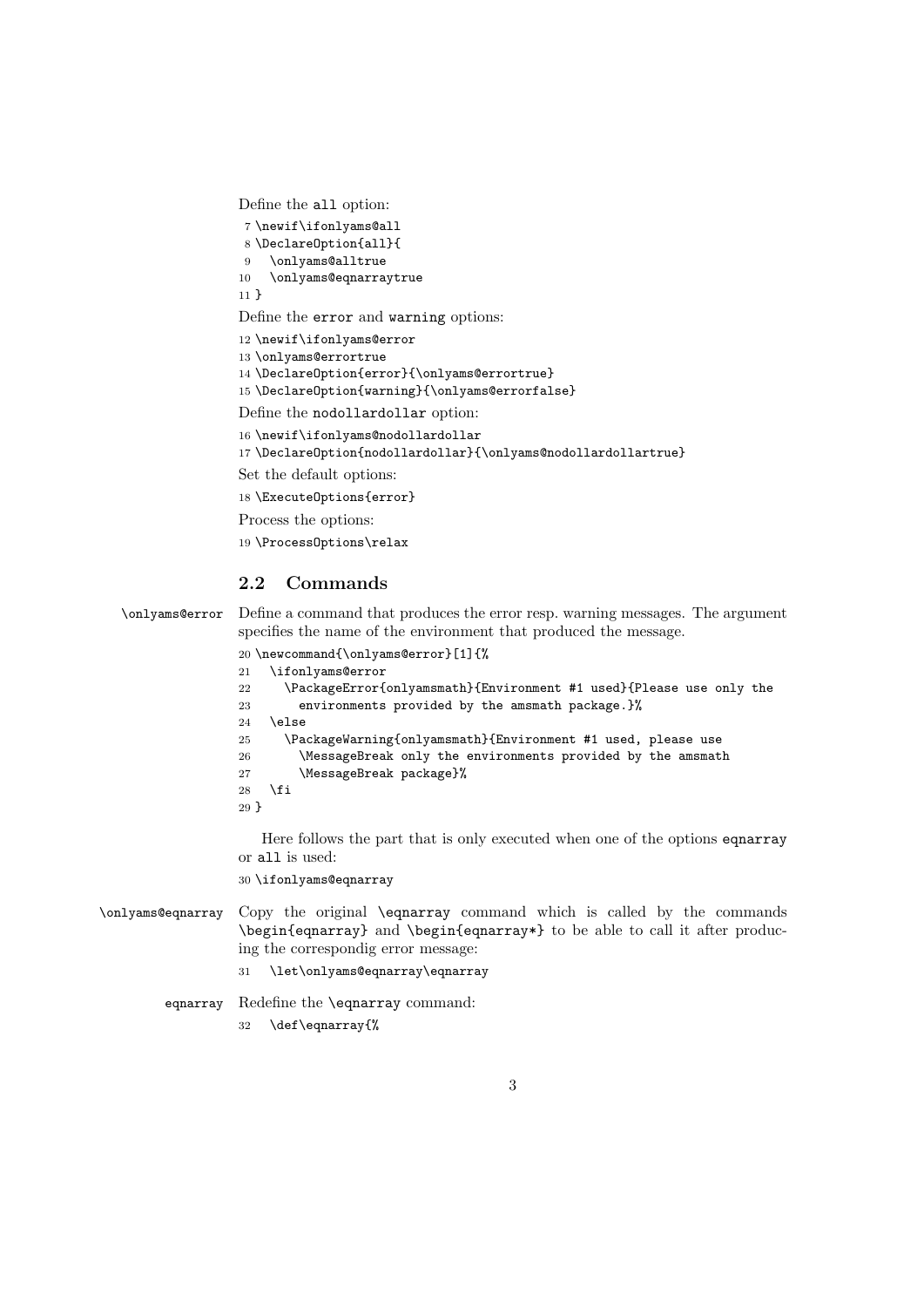First generate an error or warning message:

```
33 \onlyams@error{eqnarray or eqnarray*}%
Then call the original eqnarray environment:
34 \onlyams@eqnarray}
```
 $35$  \fi

Here follows the part that is only executed when the option all is used: 36 \ifonlyams@all

displaymath Redefine the \displaymath command:

### 37 \def\displaymath{%

First generate an error or warning message:

```
38 \onlyams@error{displaymath}%
```
Then call the  $\{$ [ environment which normally is called by the displaymath environment:

 $39 \sqrt{5}$ 

 $40 \setminus fi$ 

Redefine the \$\$ environment. This part wass written by David Kastrup. Please don't ask me anything about it.

#### \dollarcode

```
41 \def\dollarcode{\ifx\protect\@typeset@protect
42 \expandafter\futurelet\expandafter\next\expandafter\checkdsp
43 \else \expandafter$\fi}
```

```
44 \begingroup
45 \text{ lccode'}<sup>-\frac{\text{}}{\text{}}</sup>
46 \lowercase{\endgroup\let~}\dollarcode
```
#### \defdsp

```
47 \def\checkdsp{\ifx\next\dollarcode\expandafter\dspcomplain
48 \else\expandafter$\fi}
```
Now comes the part that I understand and in which I have made changes.

\dspcomplain This command controls the complaint when using \$\$.

### 49 \def\dspcomplain#1{%

If mathmode is active the code has found the second \$\$ of the environment. The complaint has already made and it is not necessary to do generate one. The environment has to be closed by using \]:

```
50 \ifmmode
```

```
51 \expandafter \]%
52 \else
```
If the mathmode isn't active the first \$\$ of a mathematical environment has been found. First generate the warning or error message:

53 \onlyams@error{\$\$ \$\$}%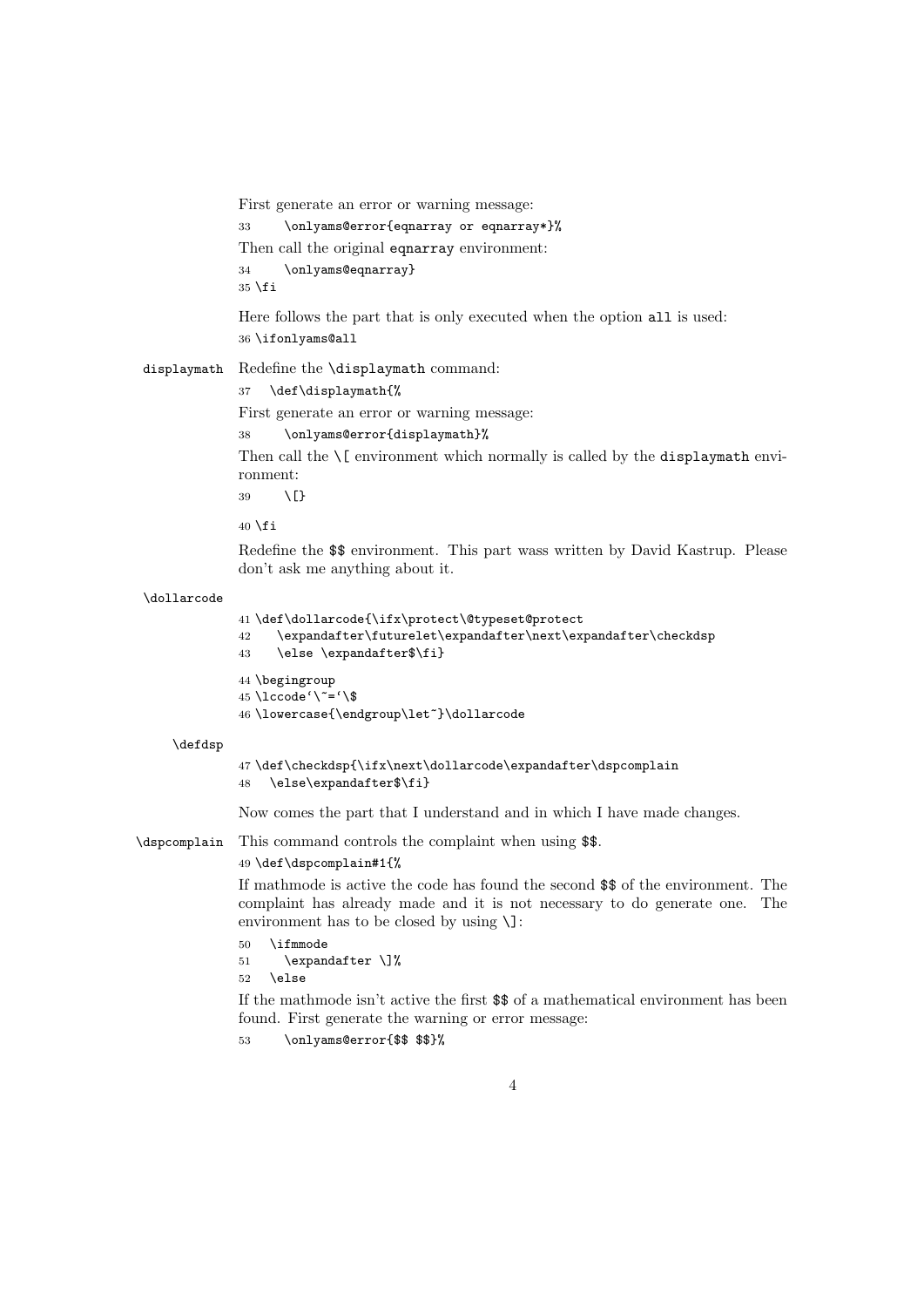Then start the mathmode by using  $\setminus$  [:

54 \expandafter \[ 55 \fi}

Activate the complaining behaviour at \begin{document} to ensure that packages that internally use \$\$ can do that without an error:

```
56 \ifonlyams@nodollardollar
57 \else
58 \AtBeginDocument{\catcode'\$=13 }
59 \fii
```
# References

[1] User's Guide for the amsmath Package. American Mathematical Society, 1999/12/13.

# Change History

| 0.01                                                                                                                                |                                                                                                                                                                                                 |
|-------------------------------------------------------------------------------------------------------------------------------------|-------------------------------------------------------------------------------------------------------------------------------------------------------------------------------------------------|
| General: First version $\dots \dots \dots 1$ 0.10                                                                                   |                                                                                                                                                                                                 |
| 0.02<br>General: Added switch nodollardollar<br>0.03<br>General: Changed definition of<br>dollarcode, by David Kas-<br>trup  4 0.20 | General: Explicitly state date and<br>version in \ProvidesPackage<br>statement $\ldots \ldots \ldots \ldots 1$<br>Update documentation $\dots \dots 1$<br>Update e-mail address $\dots \dots 1$ |
| Removed switches dollardollar<br>and nodollardollar $\ldots \ldots 2$                                                               | General: Added switch nodollardollar<br>again (prevent from changing)                                                                                                                           |
| 0.04<br>General: Removed code that forbids                                                                                          | catcode to avoid issues with                                                                                                                                                                    |

# Index

Numbers written in italic refer to the page where the corresponding entry is described; numbers underlined refer to the code line of the definition; numbers in roman refer to the code lines where the entry is used.

| <b>Symbols</b>         |                                                      |                                        |
|------------------------|------------------------------------------------------|----------------------------------------|
| $\sqrt{\$}$ 45, 58     | $\all$ 2 \DeclareOption                              |                                        |
| \@typeset@protect . 41 |                                                      | \AtBeginDocument  58  6, 8, 14, 15, 17 |
| $\setminus$ [  39, 54  |                                                      | $\defdsp \ldots \ldots 47$             |
|                        | $\mathbf C$                                          | $\displaystyle\bigcup_{i=1}^n$ 37      |
|                        | $\setminus$ ]  51 \catcode  58 displaymath (environ- |                                        |
|                        |                                                      |                                        |